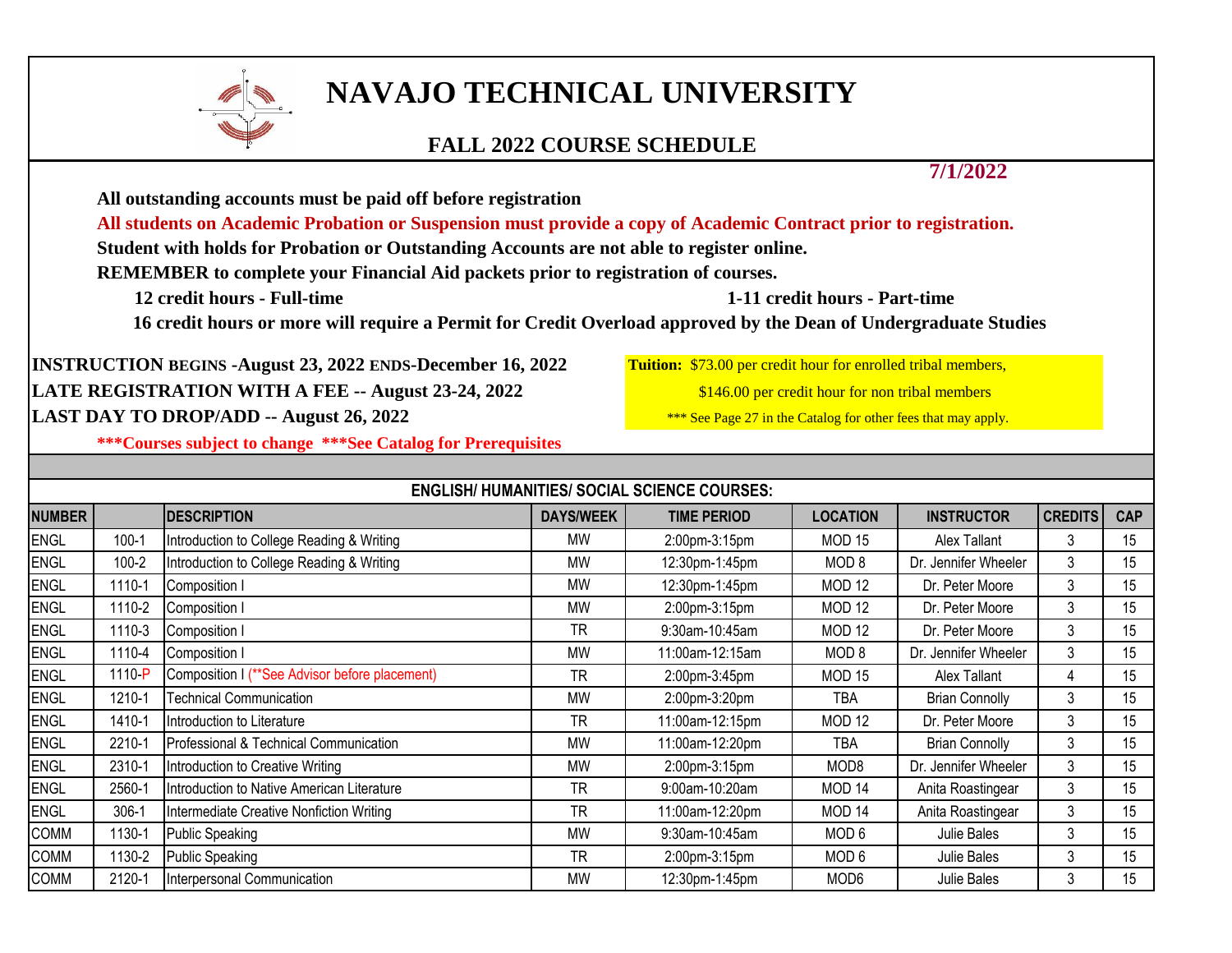| <b>COMM</b>   | 2120-2    | Interpersonal Communication                        | <b>TR</b>                  | 10:00am-11:15am                   | MOD <sub>6</sub>  | Julie Bales           | 3              | 15         |
|---------------|-----------|----------------------------------------------------|----------------------------|-----------------------------------|-------------------|-----------------------|----------------|------------|
| <b>FDMA</b>   | 2175-1    | International Cinema                               | W                          | 2:00pm-4:30pm                     | MOD <sub>6</sub>  | Julie Bales           | 3              | 15         |
| <b>HUMN</b>   | 1180-1    | The History of American Indian in Media            | <b>MW</b>                  | 9:00am-10:20am                    | MOD <sub>14</sub> | Anita Roastingear     | 3              | 15         |
| <b>HUMN</b>   | 1180-2    | The History of American Indian in Media            | <b>MW</b>                  | 11:00am-12:20pm                   | MOD <sub>14</sub> | Anita Roastingear     | 3              | 15         |
| <b>HUMN</b>   | 1180-3    | The History of American Indian in Media            | <b>MW</b>                  | 1:00pm-2:20pm                     | MOD <sub>14</sub> | Anita Roastingear     | 3              | 15         |
| PSYC          | 1110-1    | Introduction to Psychology                         | W                          | 5:00pm-7:20pm                     | <b>SUB 208</b>    | Nancy Goodwin         | 3              | 15         |
| <b>SSC</b>    | $100 - 1$ | College Success Skills - 8 Weeks - 08/22-10/14     | $\mathsf{T}$               | 1:00pm-2:30pm                     | <b>SUB 208</b>    | Nancy Goodwin         |                | 15         |
|               |           |                                                    | <b>MATHEMATICS COURSES</b> |                                   |                   |                       |                |            |
| <b>NUMBER</b> |           | <b>DESCRIPTION</b>                                 | <b>DAYS/WEEK</b>           | <b>TIME PERIOD</b>                | <b>LOCATION</b>   | <b>INSTRUCTOR</b>     | <b>CREDITS</b> | <b>CAP</b> |
| MTH           | $113 - 1$ | <b>Technical Mathematics</b>                       | <b>TR</b>                  | 10:00am-11:20am                   | <b>SUB 213</b>    | Jose Vanguardia       | 3              | 15         |
| MTH           | 113L-1    | <b>Technical Mathematics LAB</b>                   | R                          | 11:20am-12:15pm                   | <b>SUB 213</b>    | Jose Vanguardia       |                | 15         |
| MTH           | 113-2     | <b>Technical Mathematics</b>                       | <b>TR</b>                  | 3:00pm-4:20pm                     | <b>SUB 213</b>    | Jose Vanguardia       | 3              | 15         |
| MTH           | 113L-2    | <b>Technical Mathematics LAB</b>                   | R                          | 4:20pm-5:15pm                     | <b>SUB 213</b>    | Jose Vanguardia       | 1              | 15         |
| MTH           | $113 - 3$ | <b>Technical Mathematics</b>                       | $\mathsf F$                | 8:00am-10:30pm                    | <b>SUB 213</b>    | Jose Vanguardia       | 3              | 15         |
| MTH           | 113-4     | <b>Technical Mathematics</b>                       | <b>MW</b>                  | 8:00am-9:15am                     | MOD <sub>9</sub>  | Shasha Han            | 3              | 15         |
| MTH           | 113L-4    | <b>Technical Mathematics LAB</b>                   | <b>MW</b>                  | 9:15am-9:45am                     | MOD <sub>9</sub>  | Shasha Han            |                | 15         |
| <b>MATH</b>   | 1215-1    | Intermediate Algebra                               | <b>TR</b>                  | 8:00am-9:40am                     | <b>SUB 213</b>    | Jose Vanguardia       | 4              | 15         |
| <b>MATH</b>   | 1215-2    | Intermediate Algebra                               | F                          | 11:00am-2:30pm                    | <b>SUB 213</b>    | Jose Vanguardia       | $\overline{4}$ | 15         |
| MATH          | 1215-3    | Intermediate Algebra                               | <b>MW</b>                  | 10:00am-11:40am                   | <b>SUB 213</b>    | Dr. Abdulmtalb Hussen | 4              | 15         |
| MATH          | 1220-1    | College Algebra                                    | <b>TR</b>                  | 12:00pm-1:40pm                    | MOD <sub>1</sub>  | Dr. Carlos Paez       | $\overline{4}$ | 15         |
| MATH          | 1220-2    | College Algebra                                    | <b>TR</b>                  | 10:00am-11:40am                   | MOD <sub>1</sub>  | Dr. Carlos Paez       | 4              | 15         |
| <b>MATH</b>   | 1220-3    | College Algebra                                    | <b>MW</b>                  | 10:00am-11:40pm                   | MOD <sub>9</sub>  | Mohamed Illafe        | 4              | 15         |
| <b>MATH</b>   | 1230-1    | Trigonometry                                       | <b>MW</b>                  | 2:00pm-3:40pm                     | MOD <sub>9</sub>  | Mohamed Illafe        | 4              | 15         |
| MATH          | 1240-1    | Pre Calculus                                       | <b>MW</b>                  | 8:00am-9:40am                     | <b>SUB 213</b>    | Dr. Abdulmtalb Hussen | $\overline{4}$ | 15         |
| <b>MATH</b>   | 1350-1    | Introduction to Statistics                         | <b>MW</b>                  | 12:00pm-1:15pm                    | <b>SUB 213</b>    | Dr. Abdulmtalb Hussen | 3              | 15         |
| MATH          | 1520-1    | Calculus II                                        | <b>MW</b>                  | 12:00pm-1:40pm                    | MOD <sub>9</sub>  | Mohamed Illafe        | 4              | 15         |
|               |           |                                                    |                            | PHYSICAL/ NATURAL SCIENCE COURSES |                   |                       |                |            |
| <b>NUMBER</b> |           | <b>DESCRIPTION</b>                                 | <b>DAYS/WEEK</b>           | <b>TIME PERIOD</b>                | <b>LOCATION</b>   | <b>INSTRUCTOR</b>     | <b>CREDITS</b> | <b>CAP</b> |
|               | 1110C-1   | General Biology                                    | <b>TR</b>                  | 11:00am-12:20pm                   |                   | Dr. Irene Anyangwe    |                |            |
| <b>BIOL</b>   |           | General Biology LAB                                | F                          | 12:30pm-1:50pm                    | Wet Lab 109       | Harrison Caytineto    | 4              | 15         |
| <b>BIOL</b>   | 1310C-1   | Introduction to Human Anatomy and Physiology I     | MW                         | 9:30am-10:50am                    |                   | Dr. Palmer Netongo    |                | 15         |
|               |           | Introduction to Human Anatomy and Physiology I LAB | M                          | 8:00am-9:20am                     | Wet Lab 109       | TBD                   | 4              |            |
|               | 2130C-1   | Introduction to Biochemistry                       | <b>TR</b>                  | 9:30am-10:50am                    | Wet Lab 109       | Dr. Palmer Netongo    |                |            |
| <b>BIOL</b>   |           | Introduction to Biochemistry LAB                   | F                          | 8:00am-9:20am                     |                   | TBD                   | 4              | 15         |
|               |           | Micobiology                                        | MW                         | 11:00am-12:20pm                   |                   | Dr. Irene Anyangwe    |                |            |
| <b>BIOL</b>   | 2310C-1   | Micobiology LAB                                    | $\mathsf{T}$               | 3:30pm-4:50pm                     | Wet Lab 109       | Harrison Caytineto    | 4              | 15         |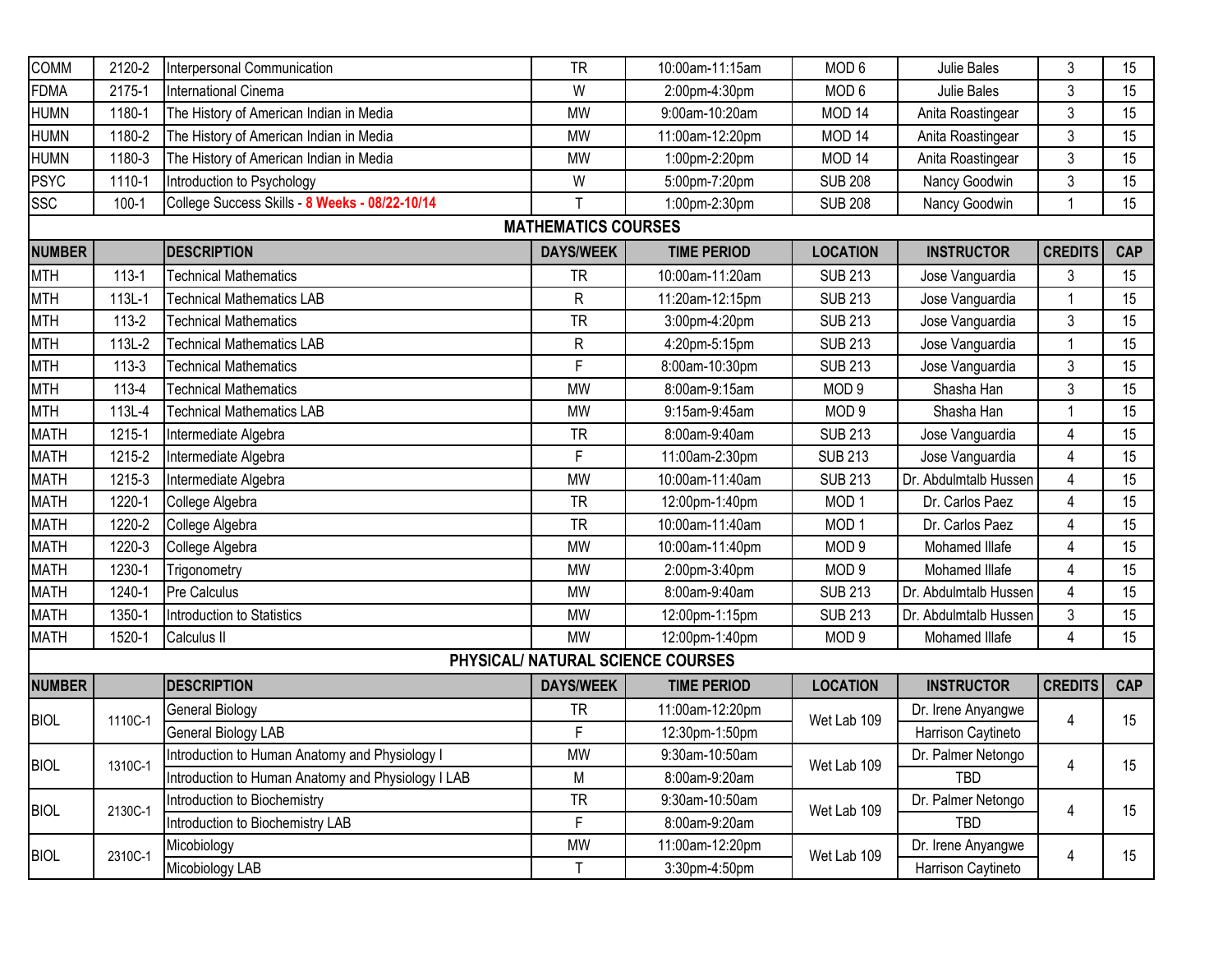| <b>BIOL</b>   | 2630C-1   | General Botany                                  | <b>TR</b>        | 8:00am-9:20am                                   | Wet Lab 109     | Dr. Irene Anyangwe | 4              | 15         |
|---------------|-----------|-------------------------------------------------|------------------|-------------------------------------------------|-----------------|--------------------|----------------|------------|
|               |           | General Botany LAB                              | M                | 12:30pm                                         |                 | Harrison Caytineto |                |            |
| <b>BIOL</b>   | 226-1     | Principles of Genetics                          | <b>TR</b>        | 5:00pm-6:20pm                                   | Wet Lab 109     | Dr. Irene Anyangwe | 4              | 15         |
|               |           | Principles of Genetics LAB                      | W                | 12:30pm-1:50pm                                  |                 | Harrison Caytineto |                |            |
| <b>BIOL</b>   | 408-1     | Nutrion and Obesity                             | <b>MW</b>        | 2:00pm-3:20pm                                   | Wet Lab 109     | Dr. Palmer Netongo | 4              | 15         |
|               |           | Nutrion and Obesity LAB                         | F                | 9:30am-10:50am                                  |                 | <b>TBD</b>         |                |            |
| <b>BIOL</b>   | 409-1     | Molecular Biology                               | <b>MW</b>        | 5:00pm-6:20pm                                   | Wet Lab 109     | Dr. Palmer Netongo | 4              | 15         |
|               |           | Molecular Biology LAB                           | F                | 2:00pm-3:20pm                                   |                 | <b>TBD</b>         |                |            |
| <b>BIOL</b>   | 410-1     | Ecology                                         | <b>MW</b>        | 3:30pm-4:50pm                                   | Wet Lab 109     | Dr. Irene Anyangwe | 4              | 15         |
|               |           | Ecology LAB                                     | $\mathsf{F}$     | 11:00am-12:20pm                                 |                 | Harrison Caytineto |                |            |
| <b>CHEM</b>   | 1120C-1   | Introduction to Chemistry                       | <b>TR</b>        | 9:30am-10:30am                                  | Wet Lab 114     | Dr. T. Soundappan  | 4              | 15         |
|               |           | Introduction to Chemistry LAB                   | M                | 2:00pm-4:45pm                                   |                 | Melanie Herbert    |                |            |
| <b>CHEM</b>   | 1217C-1   | Principles of Chemistry I                       | <b>MW</b>        | 9:30am-10:30am                                  | Wet Lab 114     | Dr. T. Soundappan  | 4              | 15         |
|               |           | Principles of Chemistry I LAB                   | <b>TR</b>        | 2:00pm-4:45pm                                   |                 | Melanie Herbert    |                |            |
| <b>CHEM</b>   | 1225C-1   | General Chemistry II for STEM Majors            | <b>MW</b>        | 12:30pm-1:30pm                                  | Wet Lab 114     | Dr. T. Soundappan  | 4              | 15         |
|               |           | <b>General Chemistry II for STEM Majors LAB</b> | ${\sf R}$        | 2:00pm-4:45pm                                   |                 | Melanie Herbert    |                |            |
| <b>CHEM</b>   | 2130C-1   | Organic Chemistry I                             | <b>MW</b>        | 11:00am-12:20pm                                 | Wet Lab 114     | Dr. T. Soundappan  | 4              | 15         |
|               |           | Organic Chemistry I LAB                         | $\mathsf F$      | 9:30am-11:45am                                  |                 | Melanie Herbert    |                |            |
| <b>CHEM</b>   | 2135C-1   | Organic Chemistry II                            | <b>TR</b>        | 11:00am-12:20pm                                 | Wet Lab 114     | Dr. T. Soundappan  | 4              | 15         |
|               |           | Organic Chemistry II LAB                        | W                | 2:00pm-4:45pm                                   |                 | Melanie Herbert    |                |            |
| <b>PHYS</b>   | 1115C-1   | Survey of Physics I                             | <b>TR</b>        | 9:30am-10:50am                                  | <b>TECH 305</b> | Dr. Abraham Meles  | 4              | 15         |
|               |           | Survey of Physics I LAB                         | $\mathsf F$      | 8:00am-10:50am                                  |                 | Melvin Foster      | 4              |            |
| <b>PHYS</b>   | 1230C-1   | Algebra Based Physics I                         | <b>TR</b>        | 12:30pm-1:50pm                                  | <b>TECH 305</b> | Dr. Abraham Meles  |                | 15         |
|               |           | Algebra Based Physics I LAB                     | $\mathsf F$      | 11:00am-1:50pm                                  |                 | Melvin Foster      |                |            |
| PHYS          | 1240C-1   | Algebra Based Physics II                        | <b>MW</b>        | 12:30pm-1:50pm                                  | <b>TECH 305</b> | Dr. Abraham Meles  | 4              | 15         |
|               |           | Algebra Based Physics II LAB                    | M                | 2:00pm-4:50pm                                   |                 | Melvin Foster      |                |            |
| PHYS          | 1310C-1   | <b>Calculus Based Physics I</b>                 | <b>TR</b>        | 2:00pm-3:30pm                                   | <b>TECH 305</b> | Dr. Abraham Meles  | 4              | 15         |
|               |           | Calculus Based Physics I LAB                    | F                | 2:00pm-4:50pm                                   |                 | Melvin Foster      |                |            |
| PHYS          | 1320C-1   | Calculus Based Physics II                       | <b>MW</b>        | 9:30am-10:50am                                  | <b>TECH 305</b> | Dr. Abraham Meles  | 4              | 15         |
|               |           | Calculus Based Physics II LAB                   | W                | 2:00pm-4:50pm                                   |                 | Melvin Foster      |                |            |
| <b>GEOL</b>   | 1120-1    | <b>Environmental Geology</b>                    | M                | 12:30pm-4:30pm                                  | <b>TECH 301</b> | Dr. RoyChowdhury   | 4              | 15         |
|               |           |                                                 |                  | <b>ADMINISTRATIVE OFFICE SPECIALIST COURSES</b> |                 |                    |                |            |
| <b>NUMBER</b> |           | <b>DESCRIPTION</b>                              | <b>DAYS/WEEK</b> | <b>TIME PERIOD</b>                              | <b>LOCATION</b> | <b>INSTRUCTOR</b>  | <b>CREDITS</b> | <b>CAP</b> |
| ADM           | $111 - 1$ | Keyboarding and Formatting II                   | T                | 11:00am-1:00pm                                  | <b>TECH 316</b> | Christine Reidhead | 3              | 15         |
| <b>ADM</b>    | $114 - 1$ | Business Math & Calculator                      | <b>TR</b>        | 9:30am-10:50am                                  | <b>TECH 316</b> | Phillip Quink      | 3              | 15         |
| ADM           | $201 - 1$ | <b>Advanced Document Formatting</b>             | <b>TR</b>        | 8:00am-9:20am                                   | <b>TECH 316</b> | Phillip Quink      | 3              | 15         |
|               |           |                                                 |                  |                                                 |                 |                    |                |            |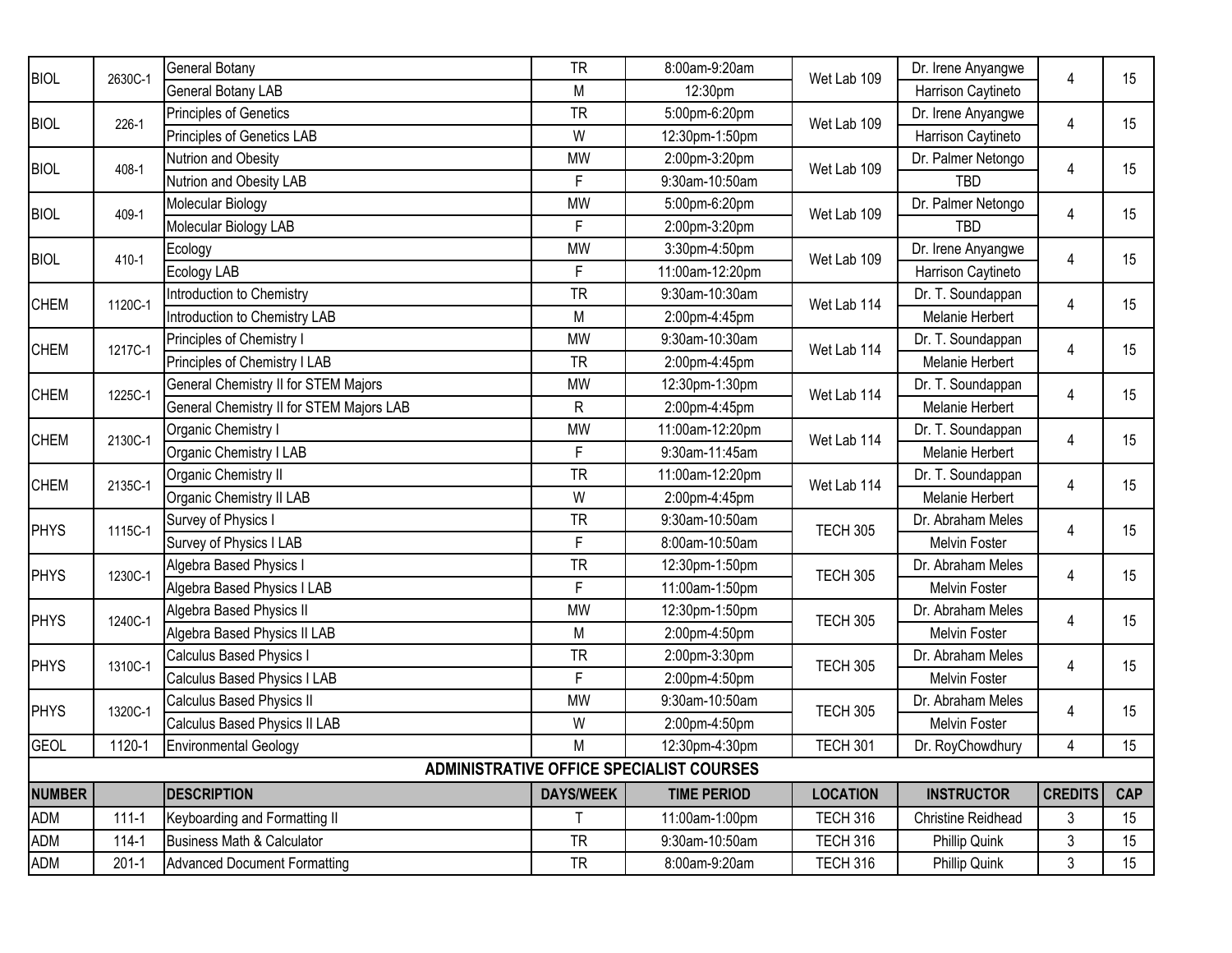| <b>ADM</b>                           | $204-1$   | Machine Transcription                         | <b>MW</b>                     | 12:30pm-1:50pm                            | <b>TECH 316</b>  | Phillip Quink             | 3              | 15         |  |  |  |  |
|--------------------------------------|-----------|-----------------------------------------------|-------------------------------|-------------------------------------------|------------------|---------------------------|----------------|------------|--|--|--|--|
| <b>ADM</b>                           | $208-1$   | Office Accounting                             | <b>MW</b>                     | 9:30am-10:50am                            | <b>TECH 316</b>  | Phillip Quink             | 3              | 15         |  |  |  |  |
| ADM                                  | $210 - 1$ | MS Powerpoint Presentation Skills             | <b>MW</b>                     | 2:00pm-3:20pm                             | <b>TECH 316</b>  | <b>Rick Rochester</b>     | 3              | 15         |  |  |  |  |
| <b>ADM</b>                           | $213 - 1$ | Internship                                    | F                             | 8:00am-11:00am                            | TECH 316         | Phillip Quink             | $\mathfrak{S}$ | 15         |  |  |  |  |
|                                      |           |                                               |                               | ADVANCED MANUFACTURING TECHNOLOGY COURSES |                  |                           |                |            |  |  |  |  |
| <b>NUMBER</b>                        |           | <b>DESCRIPTION</b>                            | <b>DAYS/WEEK</b>              | <b>TIME PERIOD</b>                        | <b>LOCATION</b>  | <b>INSTRUCTOR</b>         | <b>CREDITS</b> | <b>CAP</b> |  |  |  |  |
| <b>AMT</b>                           | $370-1$   | Robotics/Offline Programming                  | <b>TR</b>                     | 11:00am-12:20pm                           | <b>TECH 312</b>  | Dr. R. Shanmugam          | 3              | 15         |  |  |  |  |
| AMT                                  | 425-1     | <b>Additive Manufacturing</b>                 | <b>MW</b>                     | 11:00am-12:20pm                           | Fab Lab          | Dr. R. Shanmugam          | $\mathfrak{S}$ | 15         |  |  |  |  |
| <b>AUTOMOTIVE TECHNOLOGY COURSES</b> |           |                                               |                               |                                           |                  |                           |                |            |  |  |  |  |
| <b>NUMBER</b>                        |           | <b>DESCRIPTION</b>                            | <b>DAYS/WEEK</b>              | <b>TIME PERIOD</b>                        | <b>LOCATION</b>  | <b>INSTRUCTOR</b>         | <b>CREDITS</b> | <b>CAP</b> |  |  |  |  |
| <b>AUT</b>                           | $101 - 1$ | Introduction to Automotive Technology         | <b>MW</b>                     | 12:00pm-2:30pm                            | <b>AUTO</b>      | S. Peichowshki-Begay      | 3              | 15         |  |  |  |  |
| AUT                                  | $103 - 1$ | <b>Electrical and Electronic Systems</b>      | <b>TR</b>                     | 8:30am-11:30pm                            | <b>AUTO</b>      | S. Peichowshki-Begay      | $\overline{4}$ | 15         |  |  |  |  |
| <b>AUT</b>                           | $104 - 1$ | Chassis, Suspension, and Steering             | <b>TR</b>                     | 8:30am-12:00pm                            | <b>AUTO</b>      | Steven Kollas             | 3              | 15         |  |  |  |  |
| <b>AUT</b>                           | $113 - 1$ | Tune Up/Engine Performance                    | <b>MW</b>                     | 2:30pm-5:30pm                             | <b>AUTO</b>      | S. Peichowshki-Begay      | $\overline{4}$ | 15         |  |  |  |  |
| <b>AUT</b>                           | $114 - 1$ | Automatic Transmission and Transaxle Overhaul | <b>MW</b>                     | 1:00pm-4:00pm                             | <b>AUTO</b>      | Steven Kollas             | $\overline{4}$ | 15         |  |  |  |  |
| AUT                                  | $212 - 1$ | Heating/Air Conditioning Systems              | <b>MW</b>                     | 8:30am-12:00pm                            | <b>AUTO</b>      | Steven Kollas             | 3              | 15         |  |  |  |  |
| AUT                                  | $213-1$   | <b>Advanced Engine Performance</b>            | <b>TR</b>                     | 1:00pm-3:30pm                             | <b>AUTO</b>      | S. Peichowshki-Begay      | 4              | 15         |  |  |  |  |
| AUT                                  | 286-1     | Practicum in Automotive Technology            | <b>TR</b>                     | 1:00pm-4:00pm                             | <b>AUTO</b>      | Steven Kollas             | $\mathfrak{Z}$ | 15         |  |  |  |  |
|                                      |           |                                               | <b>BAKING/COOKING COURSES</b> |                                           |                  |                           |                |            |  |  |  |  |
| <b>NUMBER</b>                        |           | <b>DESCRIPTION</b>                            | <b>DAYS/WEEK</b>              | <b>TIME PERIOD</b>                        | <b>LOCATION</b>  | <b>INSTRUCTOR</b>         | <b>CREDITS</b> | <b>CAP</b> |  |  |  |  |
| <b>BKG</b>                           | $101 - 1$ | Professional Baking I                         | <b>MTWR</b>                   | 12:30pm-4:30pm                            | CA1              | Melvina Jones             | 8              | 15         |  |  |  |  |
| <b>BKG</b>                           | $111 - 1$ | Professional Baking II                        | <b>MTWR</b>                   | 12:30pm-4:30pm                            | CA1              | Melvina Jones             | 8              | 15         |  |  |  |  |
| <b>BKG</b>                           | $201 - 1$ | Art of Grand Finale                           | <b>MTWR</b>                   | 8:00am-12:00pm                            | Old Culinary     | Sheila Begay              | 4              | 15         |  |  |  |  |
| <b>BKG</b>                           | $202 - 1$ | <b>Advanced Cake Decorating</b>               | <b>MTWR</b>                   | 8:00am-12:00pm                            | Old Culinary     | Sheila Begay              | $\overline{4}$ | 15         |  |  |  |  |
| <b>BKG</b>                           | $209-1$   | Professional Baking Basics                    | T                             | 1:00pm-4:30pm                             | Old Culinary     | Sheila Begay              | 3              | 15         |  |  |  |  |
| <b>CKG</b>                           | $101 - 1$ | Professional Cooking I                        | <b>MTWR</b>                   | 8:00am12:00pm                             | CA1              | <b>Walter Cloud</b>       | 8              | 15         |  |  |  |  |
| <b>CKG</b>                           | $111 - 1$ | Professional Cooking II                       | <b>MTWR</b>                   | 8:00am-12:00pm                            | CA1              | Walter Cloud              | 8              | 15         |  |  |  |  |
| <b>CKG</b>                           | $112 - 1$ | Professional Internship                       | <b>TBD</b>                    | <b>TBD</b>                                | <b>VARIOUS</b>   | Robert Witte              | 3              | 15         |  |  |  |  |
| <b>CKG</b>                           | 208-1     | <b>Professional Cooking Basics</b>            | W                             | 1:00pm-4:30pm                             | Old Culinary     | Sheila Begay              | 3              | 15         |  |  |  |  |
|                                      |           |                                               | <b>BUSINESS COURSE</b>        |                                           |                  |                           |                |            |  |  |  |  |
| <b>NUMBER</b>                        |           | <b>DESCRIPTION</b>                            | <b>DAYS/WEEK</b>              | <b>TIME PERIOD</b>                        | <b>LOCATION</b>  | <b>INSTRUCTOR</b>         | <b>CREDITS</b> | <b>CAP</b> |  |  |  |  |
| <b>BUS</b>                           | $305 - 1$ | <b>Effective Business Communication</b>       | M                             | 2:00pm-4:30pm                             | MOD <sub>6</sub> | Julie Bales               | 3              | 15         |  |  |  |  |
| <b>BUS</b>                           | $352 - 1$ | Project Management                            | <b>MW</b>                     | 8:00am-9:20am                             | TBD              | <b>TBD</b>                | 3              | 15         |  |  |  |  |
| <b>BUS</b>                           | 437-1     | Internship in Business                        | $\mathsf F$                   | 8:00am-11:00am                            | TECH 316         | <b>Christine Reidhead</b> | 3              | 15         |  |  |  |  |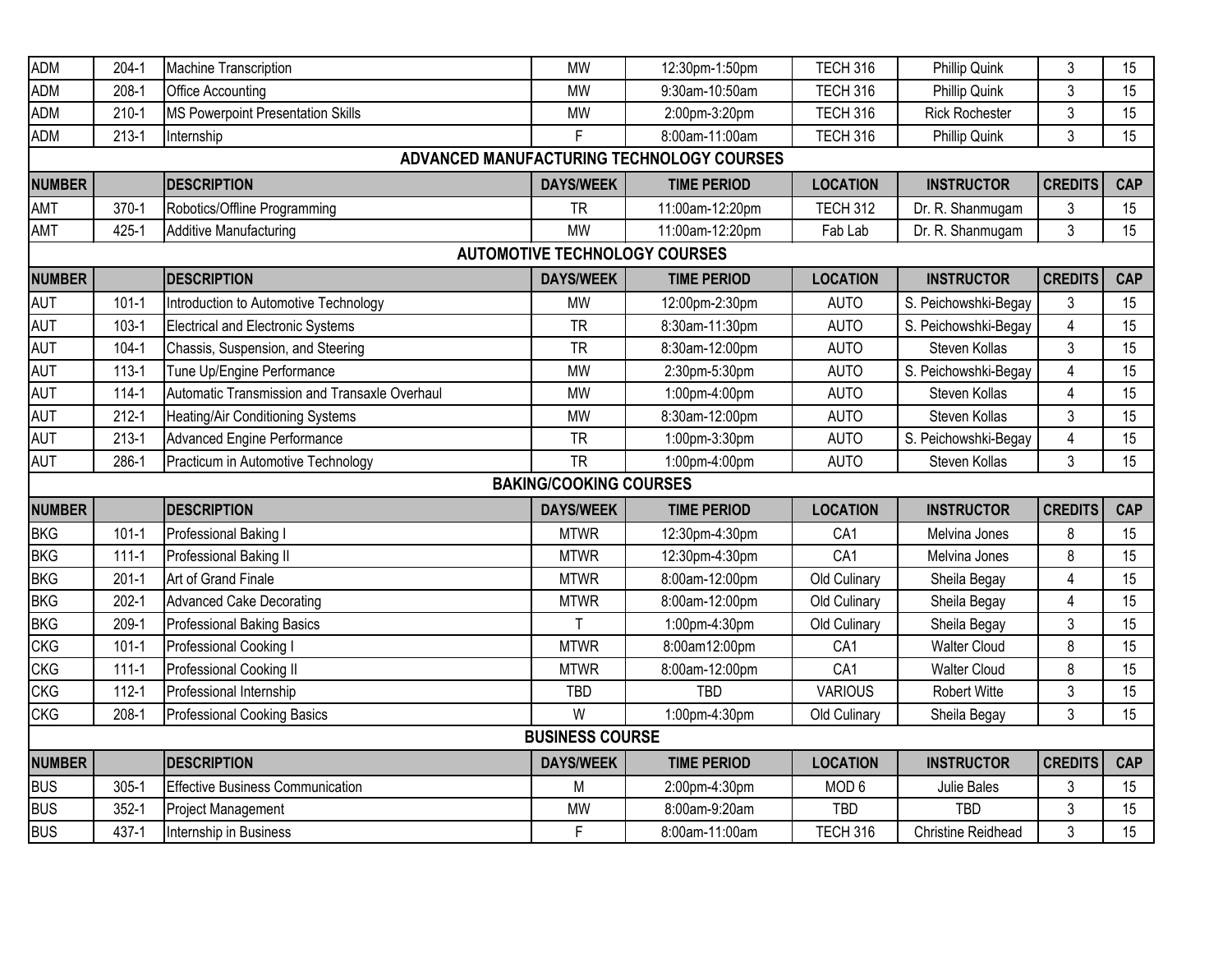|                        |           |                                                       |                                     | <b>BUSINESS COMPUTER INFORMATION SYSTEMS COURSES</b> |                   |                         |                |            |
|------------------------|-----------|-------------------------------------------------------|-------------------------------------|------------------------------------------------------|-------------------|-------------------------|----------------|------------|
| <b>NUMBER</b>          |           | <b>DESCRIPTION</b>                                    | <b>DAYS/WEEK</b>                    | <b>TIME PERIOD</b>                                   | <b>LOCATION</b>   | <b>INSTRUCTOR</b>       | <b>CREDITS</b> | <b>CAP</b> |
| <b>BCIS</b>            | 1115-1    | Introduction to Computers                             | <b>MW</b>                           | 8:00am-9:20am                                        | <b>SUB RM212</b>  | Ricknell Delgarito      | 3              | 15         |
| <b>BCIS</b>            | 1115-2    | Introduction to Computers                             | <b>MW</b>                           | 10:30-11:50am                                        | SUB RM212         | Ricknell Delgarito      | 3              | 15         |
| <b>BCIS</b>            | 1115-3    | Introduction to Computers                             | <b>MW</b>                           | 1:30pm-2:20pm                                        | <b>SUB RM212</b>  | Ricknell Delgarito      | 3              | 15         |
|                        |           |                                                       | <b>CHEMICAL ENGINEERING COURSES</b> |                                                      |                   |                         |                |            |
| <b>NUMBER</b>          |           | <b>DESCRIPTION</b>                                    | <b>DAYS/WEEK</b>                    | <b>TIME PERIOD</b>                                   | <b>LOCATION</b>   | <b>INSTRUCTOR</b>       | <b>CREDITS</b> | <b>CAP</b> |
| <b>CHEME</b>           | $115 - 1$ | Introduction to Process Technology                    | MW                                  | 9:30am-10:30pm                                       | <b>TECH 312</b>   | Dr. Gholam Ehteshami    | 3              | 15         |
| <b>CHEME</b>           | 119-1     | Safety, Health, & Environmental I                     | <b>MW</b>                           | 11:00am-12:20pm                                      | <b>TECH 312</b>   | Dr. Gholam Ehteshami    | 4              | 15         |
| <b>CHEME</b>           | $202 - 1$ | Industrial Chemistry and Lab                          | <b>TR</b>                           | 9:30am-10:30pm                                       | <b>TECH 312</b>   | Dr. Gholam Ehteshami    | 4              | 15         |
| <b>CHEME</b>           | $218 - 1$ | Process Technology II - Systems                       | <b>MW</b>                           | 8:00am-9:20am                                        | <b>TECH 312</b>   | Dr. Gholam Ehteshami    | 4              | 15         |
| <b>CHEME</b>           | $222 - 1$ | Fundamentals of Chemical Engineering                  | <b>TR</b>                           | 8:00am-9:20am                                        | <b>TECH 312</b>   | Dr. Gholam Ehteshami    | 4              | 15         |
|                        |           |                                                       | <b>COMPUTER SCIENCE COURSES</b>     |                                                      |                   |                         |                |            |
| <b>NUMBER</b>          |           | <b>DESCRIPTION</b>                                    | <b>DAYS/WEEK</b>                    | <b>TIME PERIOD</b>                                   | <b>LOCATION</b>   | <b>INSTRUCTOR</b>       | <b>CREDITS</b> | <b>CAP</b> |
| <b>CS</b>              | $101 - 1$ | Programming I                                         | <b>MW</b>                           | 9:30am-11:00am                                       | MOD <sub>10</sub> | Dr. Frank Stomp         | 3              | 15         |
| $\overline{\text{cs}}$ | $150 - 1$ | Programming II                                        | <b>MW</b>                           | 11:00am-12:20pm                                      | MOD <sub>10</sub> | Dr. Frank Stomp         | 3              | 15         |
| $\overline{\text{cs}}$ | $201-1$   | Data Structures I                                     | <b>TR</b>                           | 9:30am-11:00am                                       | MOD <sub>10</sub> | Dr. Frank Stomp         | 3              | 15         |
| $\overline{\text{cs}}$ | $225 - 1$ | Comparative Programming Language                      | <b>TR</b>                           | 11:00am-12:20pm                                      | MOD <sub>10</sub> | Dr. Frank Stomp         | 3              | 15         |
|                        |           |                                                       |                                     | <b>CONSTRUCTION TECHNOLOGY COURSES</b>               |                   |                         |                |            |
| <b>NUMBER</b>          |           | <b>DESCRIPTION</b>                                    | <b>DAYS/WEEK</b>                    | <b>TIME PERIOD</b>                                   | <b>LOCATION</b>   | <b>INSTRUCTOR</b>       | <b>CREDITS</b> | <b>CAP</b> |
| Iст                    | $100 - 1$ | Construction I                                        | T                                   | 1:00pm-4:30pm                                        | Trades            | Tom Bebo                | 3              | 15         |
| $\overline{\text{CT}}$ | $102 - 1$ | Construction Math & Drawing                           | M                                   | 1:00pm-3:00pm                                        | Trades            | Tom Bebo                | $\overline{2}$ | 15         |
| $\overline{\text{CT}}$ | $103 - 1$ | Introduction to Craft Skills                          | $\mathsf R$                         | 8:30am-11:30am                                       | <b>Trades</b>     | Tom Bebo                | 3              | 15         |
| $\overline{\text{CT}}$ | $104 - 1$ | Concrete and Masonary Construction                    | W                                   | 8:30am-11:30am                                       | Trades            | Tom Bebo                | 3              | 15         |
| Iст                    | $110 - 1$ | <b>Construction II</b>                                | T                                   | 8:30am-11:30am                                       | <b>Trades</b>     | Tom Bebo                | 3              | 15         |
| Iст                    | 119-1     | <b>Construction Site Practicum</b>                    | W                                   | 1:00pm-4:30pm                                        | Trades            | Tom Bebo                | 3              | 15         |
|                        |           |                                                       | <b>COUNSELING COURSES</b>           |                                                      |                   |                         |                |            |
| NUMBER                 |           | <b>DESCRIPTION</b>                                    | <b>DAYS/WEEK</b>                    | <b>TIME PERIOD</b>                                   | <b>LOCATION</b>   | <b>INSTRUCTOR</b>       | <b>CREDITS</b> | <b>CAP</b> |
| <b>CEPY</b>            | 1110-1    | Counseling Theories                                   | <b>TR</b>                           | 2:00pm-3:15pm                                        | <b>SUB 208</b>    | Dr. D. Dekelaita-Mullet | 3              | 15         |
| <b>CEPY</b>            | 1130-1    | Counseling Substance Abuse in Schools and Communities | <b>TR</b>                           | 8:00am-9:20am                                        | <b>SUB 208</b>    | Nancy Goodwin           | 3              | 15         |
| CEPY                   | 1198-1    | Internship                                            | W                                   | 2:00pm-4:20pm                                        | <b>SUB 208</b>    | Nancy Goodwin           | 3              | 15         |
| <b>COU</b>             | $108 - 1$ | Foundations of Addition                               | <b>MW</b>                           | 2:00pm-3:15pm                                        | <b>SUB 208</b>    | Dr. D. Dekelaita-Mullet | 3              | 15         |
| COU                    | 165-1     | <b>Family Dynamics</b>                                | <b>MW</b>                           | 9:00am-10:20am                                       | <b>SUB 208</b>    | Nancy Goodwin           | 3              | 15         |
| COU                    | $220 - 1$ | Foundations in Crisis and Suicide Risk Management     | <b>TR</b>                           | 11:00am-12:20am                                      | <b>SUB 208</b>    | Nancy Goodwin           | 3              | 15         |
| cou                    | 235-1     | Group Dynamics                                        | <b>MW</b>                           | 11:00am-12:20                                        | <b>SUB 208</b>    | Nancy Goodwin           | 3              | 15         |
| COU                    | $250-1$   | Suicide Risk Assessment                               | M                                   | 3:30pm-5:45pm                                        | <b>SUB 208</b>    | Dr. D. Dekelaita-Mullet | 3              | 15         |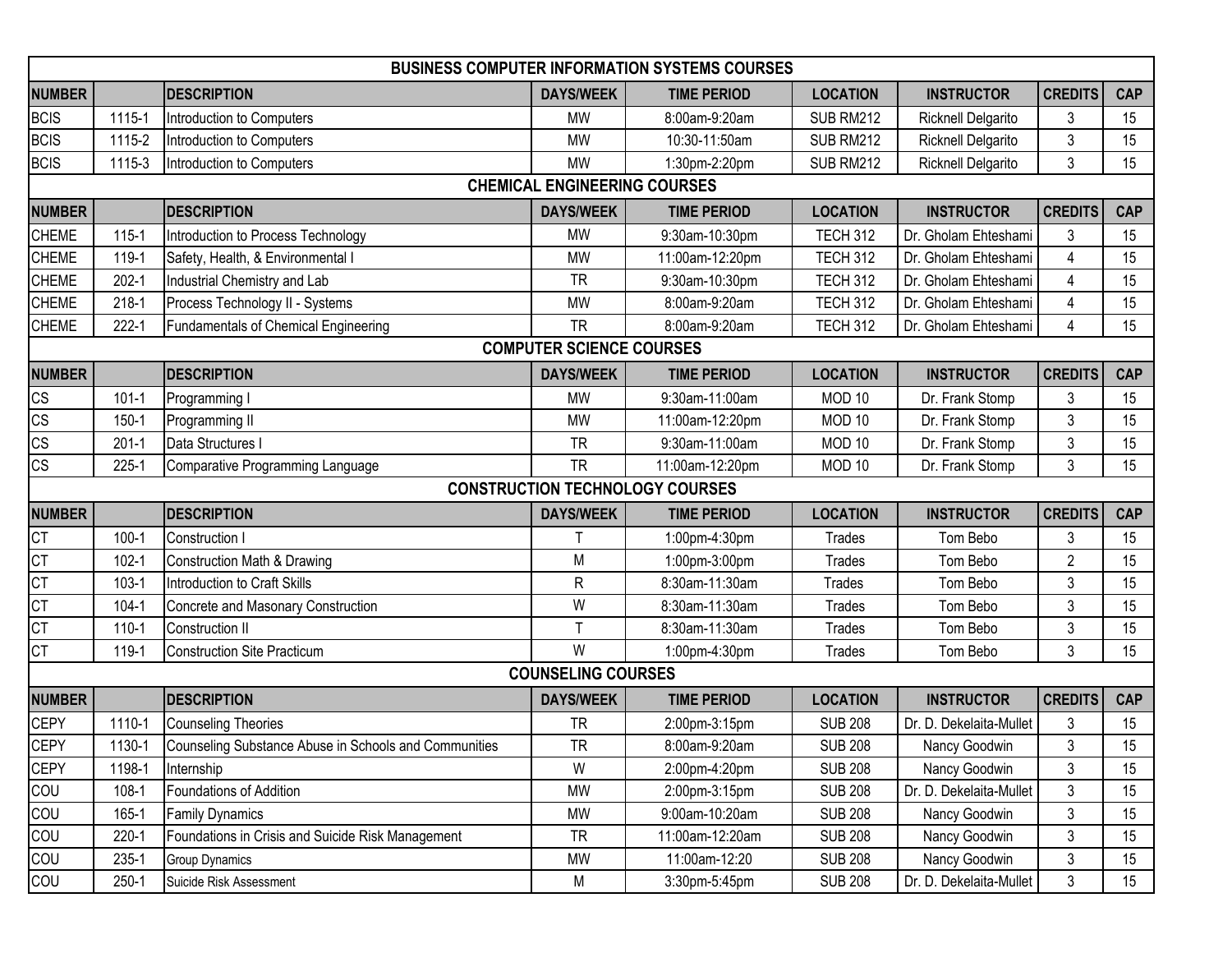| COU           | 290A-1    | Clinical Internship (Substance Abuse Concentration)                | W                                     | 2:00pm-4:20pm      | Library         | Nancy Goodwin         | 4              | 15         |
|---------------|-----------|--------------------------------------------------------------------|---------------------------------------|--------------------|-----------------|-----------------------|----------------|------------|
| COU           | 290B-1    | Clinical Internship (Crisis Mgmt. & Suicide Prevtn. Concentration) | W                                     | 2:00pm-4:20pm      | Library         | Nancy Goodwin         | 4              | 15         |
|               |           |                                                                    | <b>CULINARY COURSES</b>               |                    |                 |                       |                |            |
| <b>NUMBER</b> |           | <b>DESCRIPTION</b>                                                 | <b>DAYS/WEEK</b>                      | <b>TIME PERIOD</b> | <b>LOCATION</b> | <b>INSTRUCTOR</b>     | <b>CREDITS</b> | <b>CAP</b> |
| <b>CUL</b>    | $103-1$   | Food Safety & Nutrition                                            | F                                     | 8:15am-10:45am     | Old Board Room  | <b>Robert Witte</b>   | 3              | 15         |
| <b>CUL</b>    | $105 - 1$ | Nutrition                                                          | F                                     | 11:00am-1:30pm     | Old Board Room  | <b>Robert Witte</b>   | 3              | 15         |
| <b>CUL</b>    | $201 - 1$ | ServSafe                                                           | <b>TBD</b>                            | 1:15pm-4:00pm      | Hospitality     | Brian Tatsukawa       | 3              | 15         |
| <b>CUL</b>    | $205-1$   | Food & Beverage Management                                         | <b>TR</b>                             | 9:15am-10:30am     | Old Board Room  | <b>Robert Witte</b>   | 3              | 15         |
| <b>CUL</b>    | $206-1$   | Banquents & Catering                                               | <b>TR</b>                             | 10:30am-11:45am    | Old Board Room  | <b>Robert Witte</b>   | 3              | 15         |
| <b>CUL</b>    | $207-1$   | Management & Supervision                                           | F                                     | 2:00pm-4:30pm      | Old Board Room  | <b>Robert Witte</b>   | 3              | 15         |
| <b>CUL</b>    | $347 - 1$ | <b>Facilities Management</b>                                       | <b>MW</b>                             | 10:00am-11:15am    | Hospitality     | Brian Tatsukawa       | 3              | 15         |
| <b>CUL</b>    | $365 - 1$ | <b>Restaurant Operations Management</b>                            | <b>MW</b>                             | 1:15pm-2:20pm      | Hospitality     | Brian Tatsukawa       | 3              | 15         |
| <b>CUL</b>    | 426-1     | Beverage Management & Controls                                     | <b>TR</b>                             | 1:15-2:30pm        | Hospitality     | Brian Tatsukawa       | 3              | 15         |
| <b>CUL</b>    | 478-1     | Hospitality Industry Human Resources Mangement                     | <b>TR</b>                             | 10:00am-11:15am    | Hospitality     | Brian Tatsukawa       | 3              | 15         |
|               |           |                                                                    | <b>DRAFTING/BIM COURSES</b>           |                    |                 |                       |                |            |
| <b>NUMBER</b> |           | <b>DESCRIPTION</b>                                                 | <b>DAYS/WEEK</b>                      | <b>TIME PERIOD</b> | <b>LOCATION</b> | <b>INSTRUCTOR</b>     | <b>CREDITS</b> | <b>CAP</b> |
| <b>DFT</b>    | $112 - 1$ | <b>Architectural Drafting</b>                                      | <b>TR</b>                             | 2:00pm-3:20pm      | <b>TECH 322</b> | Anusyua Vellingiri    | 3              | 15         |
| <b>DFT</b>    | $120 - 1$ | Computer Aided Drafting                                            | <b>TR</b>                             | 9:30pm-10:50pm     | <b>TECH 322</b> | Anusyua Vellingiri    | 3              | 15         |
| <b>DFT</b>    | $240-1$   | <b>Building Codes</b>                                              | <b>MW</b>                             | 2:00pm-3:20pm      | <b>TECH 322</b> | Anusyua Vellingiri    | 3              | 15         |
|               |           |                                                                    | <b>ELECTRICAL TRADES COURSES</b>      |                    |                 |                       |                |            |
| <b>NUMBER</b> |           | <b>DESCRIPTION</b>                                                 | <b>DAYS/WEEK</b>                      | <b>TIME PERIOD</b> | <b>LOCATION</b> | <b>INSTRUCTOR</b>     | <b>CREDITS</b> | <b>CAP</b> |
| <b>ELC</b>    | $100 - 1$ | Modern Residential Wiring                                          | <b>MW</b>                             | 12:30pm-2:20pm     | <b>TRADES</b>   | Virgil House          | 3              | 15         |
| <b>ELC</b>    | $101 - 1$ | Electrical Level I                                                 | <b>MW</b>                             | 8:00am-9:50am      | <b>TRADES</b>   | Virgil House          | 4              | 15         |
| <b>ELC</b>    | $102 - 1$ | Electrical Trades Lab I                                            | <b>MW</b>                             | 2:30pm-5:00pm      | <b>TRADES</b>   | Virgil House          | $\overline{2}$ | 15         |
| <b>ELC</b>    | $111 - 1$ | Commercial Wiring                                                  | <b>TR</b>                             | 8:00am-9:50am      | <b>TRADES</b>   | Virgil House          | 4              | 15         |
| <b>ELC</b>    | $112 - 1$ | Electrical Trades Lab II                                           | <b>TR</b>                             | 10:00am-12:00pm    | <b>TRADES</b>   | Virgil House          | $\overline{2}$ | 15         |
| <b>ELC</b>    | $113 - 1$ | Residential/Commercial Blueprint Reading                           | <b>TR</b>                             | 1:00pm-2:50pm      | <b>TRADES</b>   | Virgil House          | 4              | 19         |
|               |           |                                                                    | <b>ELECTRICAL ENGINEERING COURSES</b> |                    |                 |                       |                |            |
| <b>NUMBER</b> |           | <b>IDESCRIPTION</b>                                                | <b>DAYS/WEEK</b>                      | <b>TIME PERIOD</b> | <b>LOCATION</b> | <b>INSTRUCTOR</b>     | <b>CREDITS</b> | <b>CAP</b> |
| EE            | $101 - 1$ | <b>Electrical Engineering Fundamentals</b>                         | <b>MW</b>                             | 2:00pm-3:15pm      | EE MOD 16       | Dr. Kamel Alboaouh    | 3              | 15         |
| EE            | $102 - 1$ | DC Circuits and Systems                                            | <b>TR</b>                             | 8:00pm-9:15pm      | EE MOD 16       | Dr. Kamel Alboaouh    | 3              | 15         |
| EE            | $103-1$   | Digital Circuits and Systems                                       | MW                                    | 11:00am-12:15pm    | EE MOD 16       | Dr. Kamel Alboaouh    | 3              | 15         |
| EE            | $207 - 1$ | Introduction to Modeling and Simultaion                            | <b>TR</b>                             | 12:30pm-1:50pm     | EE MOD 16       | Dr. Sundaram Arumugam | $\mathfrak{Z}$ | 15         |
| EE            | $312 - 1$ | Instrumentation II                                                 | <b>TR</b>                             | 9:30am-10:50am     | EE MOD 16       | Dr. Sundaram Arumugam | 3              | 15         |
| EE            | $340-1$   | Electronic Circuits and Systems                                    | MW                                    | 9:30am-10:50am     | EE MOD 16       | Dr. Sundaram Arumugam | 3              | 15         |
| EE            | 370-1     | <b>Electrical Machinery</b>                                        | <b>MW</b>                             | 12:30pm-1:50pm     | EE MOD 16       | Dr. Sundaram Arumugam | 3              | 15         |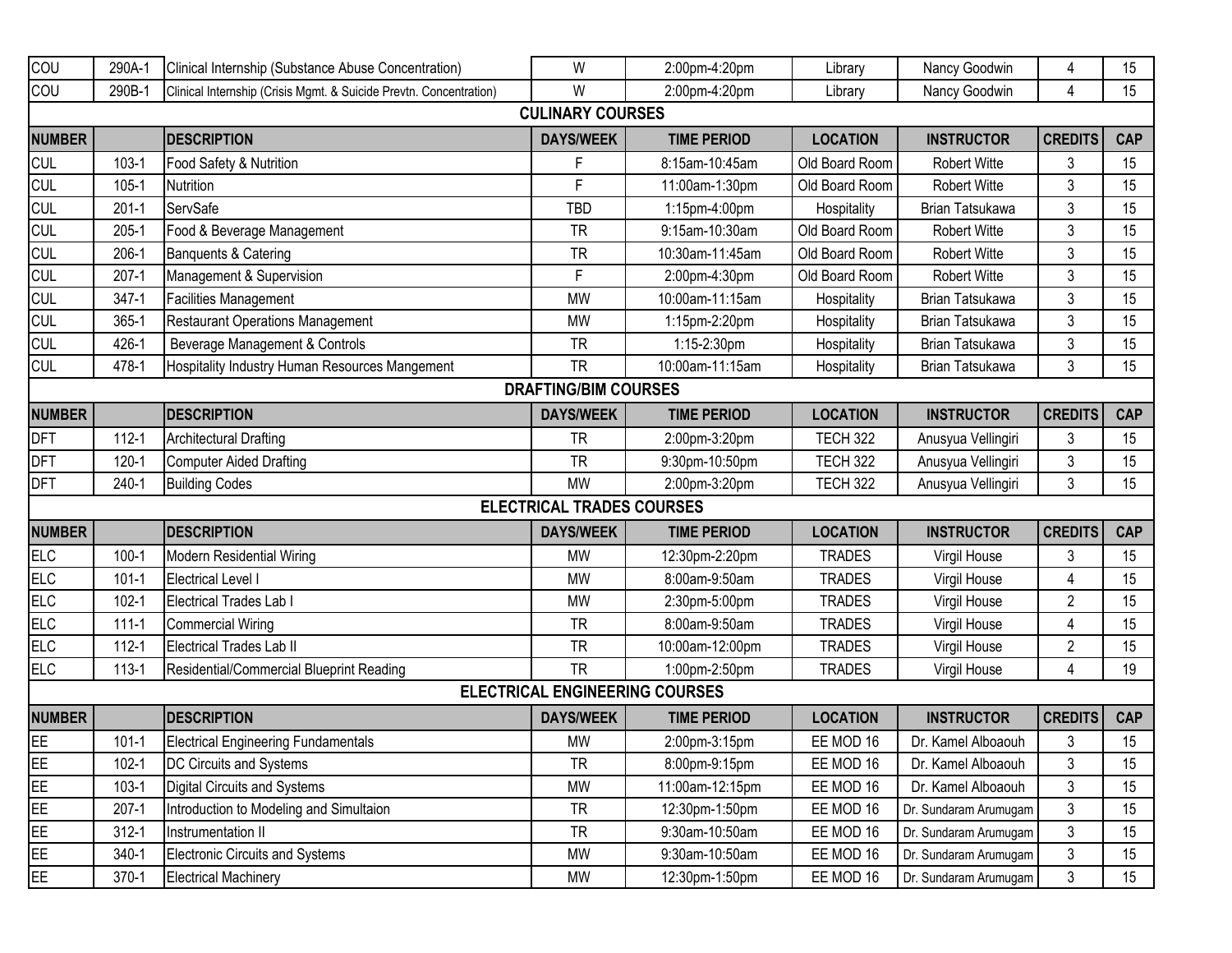| EE                         | 395-1     | Topics: Transmission and Distribution                      | <b>TR</b>                    | 3:30pm-4:50pm                            | EE MOD 16        | Dr. Sundaram Arumugam | 3              | 15         |  |  |  |  |
|----------------------------|-----------|------------------------------------------------------------|------------------------------|------------------------------------------|------------------|-----------------------|----------------|------------|--|--|--|--|
| EE                         | 460-1     | Electrical Power Plants                                    | <b>MW</b>                    | 3:30pm-4:50pm                            | EE MOD 16        | Dr. Sundaram Arumugam | $\mathfrak{Z}$ | 15         |  |  |  |  |
| EE                         | 498-1     | FE Exam Prep                                               | <b>TR</b>                    | 2:00pm-3:15pm                            | EE MOD 16        | Dr. Kamel Alboaouh    | 3              | 15         |  |  |  |  |
| EE                         | 472-1     | Power Electronics & Power Management                       | <b>MW</b>                    | 11:00am-12:15pm                          | EE MOD 7         | Dr. Kamel Alboaouh    | 3              | 15         |  |  |  |  |
|                            |           |                                                            | <b>ENERGY SYSTEM COURSES</b> |                                          |                  |                       |                |            |  |  |  |  |
| <b>NUMBER</b>              |           | <b>DESCRIPTION</b>                                         | <b>DAYS/WEEK</b>             | <b>TIME PERIOD</b>                       | <b>LOCATION</b>  | <b>INSTRUCTOR</b>     | <b>CREDITS</b> | <b>CAP</b> |  |  |  |  |
| <b>ERS</b>                 | $102 - 1$ | Photovoltaic Theory & Design I                             | MW                           | 12:30pm-1:50pm                           | MOD <sub>2</sub> | Darrick Lee           | 3              | 15         |  |  |  |  |
| <b>ERS</b>                 | $103-1$   | Photovoltaic Theory & Design II                            | <b>TR</b>                    | 9:30am-10:50am                           | MOD <sub>2</sub> | Darrick Lee           | 3              | 15         |  |  |  |  |
| <b>ERS</b>                 | $104 - 1$ | <b>Electrical Mathematics</b>                              | <b>TR</b>                    | 8:00am-9:30am                            | MOD <sub>2</sub> | Darrick Lee           | 3              | 15         |  |  |  |  |
| <b>ERS</b>                 | $106-1$   | Wind and Solar Power                                       | <b>MW</b>                    | 9:30am-10:50am                           | MOD <sub>2</sub> | Darrick Lee           | 3              | 15         |  |  |  |  |
| <b>ERS</b>                 | $114 - 1$ | National Electrical Code (NEC) Exam Prep                   | F                            | 9:00am-12:00pm                           | <b>TRADES</b>    | Virgil House          | 3              | 15         |  |  |  |  |
| <b>ERS</b>                 | $115 - 1$ | <b>Systems Control</b>                                     | <b>MW</b>                    | 2:00pm-3:30pm                            | MOD <sub>2</sub> | Darrick Lee           | 3              | 15         |  |  |  |  |
| <b>ENGINEERING COURSES</b> |           |                                                            |                              |                                          |                  |                       |                |            |  |  |  |  |
| <b>NUMBER</b>              |           | <b>DESCRIPTION</b>                                         | <b>DAYS/WEEK</b>             | <b>TIME PERIOD</b>                       | <b>LOCATION</b>  | <b>INSTRUCTOR</b>     | <b>CREDITS</b> | <b>CAP</b> |  |  |  |  |
| <b>ENGR</b>                | $123 - 1$ | Computer Skills for Engineers                              | <b>MW</b>                    | 12:30pm-1:50pm                           | <b>TBD</b>       | <b>TBD</b>            | 3              | 15         |  |  |  |  |
| <b>ENGR</b>                | $130 - 1$ | Engineering Graphics                                       | <b>MW</b>                    | 1:00pm-2:20pm                            | <b>TECH 325</b>  | Dr. Osama Fakron      | 3              | 15         |  |  |  |  |
| <b>ENGR</b>                | $143 - 1$ | Characteristics of Engineering Materials                   | E                            | 8:30am-11:00am                           | <b>TECH 325</b>  | Dr. R. Shanmugam      | 3              | 15         |  |  |  |  |
| <b>ENGR</b>                | 236-1     | Inferential Engineering Statistics                         | <b>MW</b>                    | 9:30am-10:50am                           | <b>TECH 322</b>  | Dr. Monsuru Ramoni    | 3              | 15         |  |  |  |  |
| <b>ENGR</b>                | $313 - 1$ | Engineering Economy                                        | <b>TR</b>                    | 8:00am-9:20am                            | <b>TBD</b>       | <b>TBD</b>            | 3              | 15         |  |  |  |  |
|                            |           | <b>ENVIRONMENTAL SCIENCE AND NATURAL RESOURCES COURSES</b> |                              |                                          |                  |                       |                |            |  |  |  |  |
| <b>NUMBER</b>              |           | <b>DESCRIPTION</b>                                         | <b>DAYS/WEEK</b>             | <b>TIME PERIOD</b>                       | <b>LOCATION</b>  | <b>INSTRUCTOR</b>     | <b>CREDITS</b> | <b>CAP</b> |  |  |  |  |
| <b>ENVS</b>                | 1110C-1   | Environmental Science I                                    | <b>MWF</b>                   | 8:00am-9:30am                            | <b>TECH 301</b>  | Steven Chischilly     | 4              | 15         |  |  |  |  |
| <b>ENVS</b>                | 1120C-1   | <b>Environmental Science II</b>                            | <b>MWF</b>                   | 9:30am-11:00am                           | <b>TECH 301</b>  | Steven Chischilly     | 4              | 15         |  |  |  |  |
| <b>ENVS</b>                | 1130-1    | The Blue Planet                                            | $\top$                       | 12:30pm-4:30pm                           | <b>TECH 301</b>  | Dr. RoyChowdhury      | 4              | 15         |  |  |  |  |
| <b>ENVS</b>                | 2111-1    | Environmental Engineering and Science                      | R                            | 12:30pm-4:30pm                           | <b>TECH 301</b>  | Dr. RoyChowdhury      | 4              | 15         |  |  |  |  |
| <b>ENV</b>                 | 365-1     | Natrual Resource Management                                | W                            | 12:30pm-4:30pm                           | <b>TECH 301</b>  | Dr. RoyChowdhury      | 4              | 15         |  |  |  |  |
| <b>ENV</b>                 | $350 - 1$ | Environmental Law I                                        | <b>TR</b>                    | 11:00am-12:30pm                          | <b>TECH 301</b>  | Dr. RoyChowdhury      | 3              | 15         |  |  |  |  |
| ENV                        | $216-1$   | Fundamentals of Ecology with Laboratory                    | <b>TRF</b>                   | 9:30am-11:00am                           | <b>TECH 301</b>  | Steven Chischilly     | 4              | 15         |  |  |  |  |
| ENV                        | $245 - 1$ | Natural Resources I                                        | <b>TRF</b>                   | 8:00am-9:30am                            | <b>TECH 301</b>  | Steven Chischilly     | 4              | 15         |  |  |  |  |
|                            |           | Topics: HAZWOPER                                           | $\mathsf{T}$                 | TBD                                      | <b>TECH 301</b>  | Steven Chischilly     | 3              | 15         |  |  |  |  |
| <b>ENV</b>                 | 195-1     |                                                            |                              |                                          |                  |                       |                | 15         |  |  |  |  |
| <b>ENV</b>                 | 195-1     | Topics: National Environmental Policy Act                  | M                            | TBD                                      | TECH 301         | Steven Chischilly     | 3              |            |  |  |  |  |
|                            |           |                                                            |                              | <b>ENVIRONMENTAL ENGINEERING COURSES</b> |                  |                       |                |            |  |  |  |  |
| <b>NUMBER</b>              |           | <b>DESCRIPTION</b>                                         | <b>DAYS/WEEK</b>             | <b>TIME PERIOD</b>                       | <b>LOCATION</b>  | <b>INSTRUCTOR</b>     | <b>CREDITS</b> | <b>CAP</b> |  |  |  |  |
| <b>ENVE</b>                | 2110-1    | Fundamentals of Environmental Engineering                  | <b>TR</b>                    | 9:30am-10:50am                           | <b>TBA</b>       | Juanita Francis       | 3              | 15         |  |  |  |  |
| <b>ENVE</b>                | 338-1     | Introduction to Environmental Engineering Water Chemistry  | <b>MW</b>                    | 3:30pm-4:50pm                            | <b>TBA</b>       | Juanita Francis       | 3              | 15         |  |  |  |  |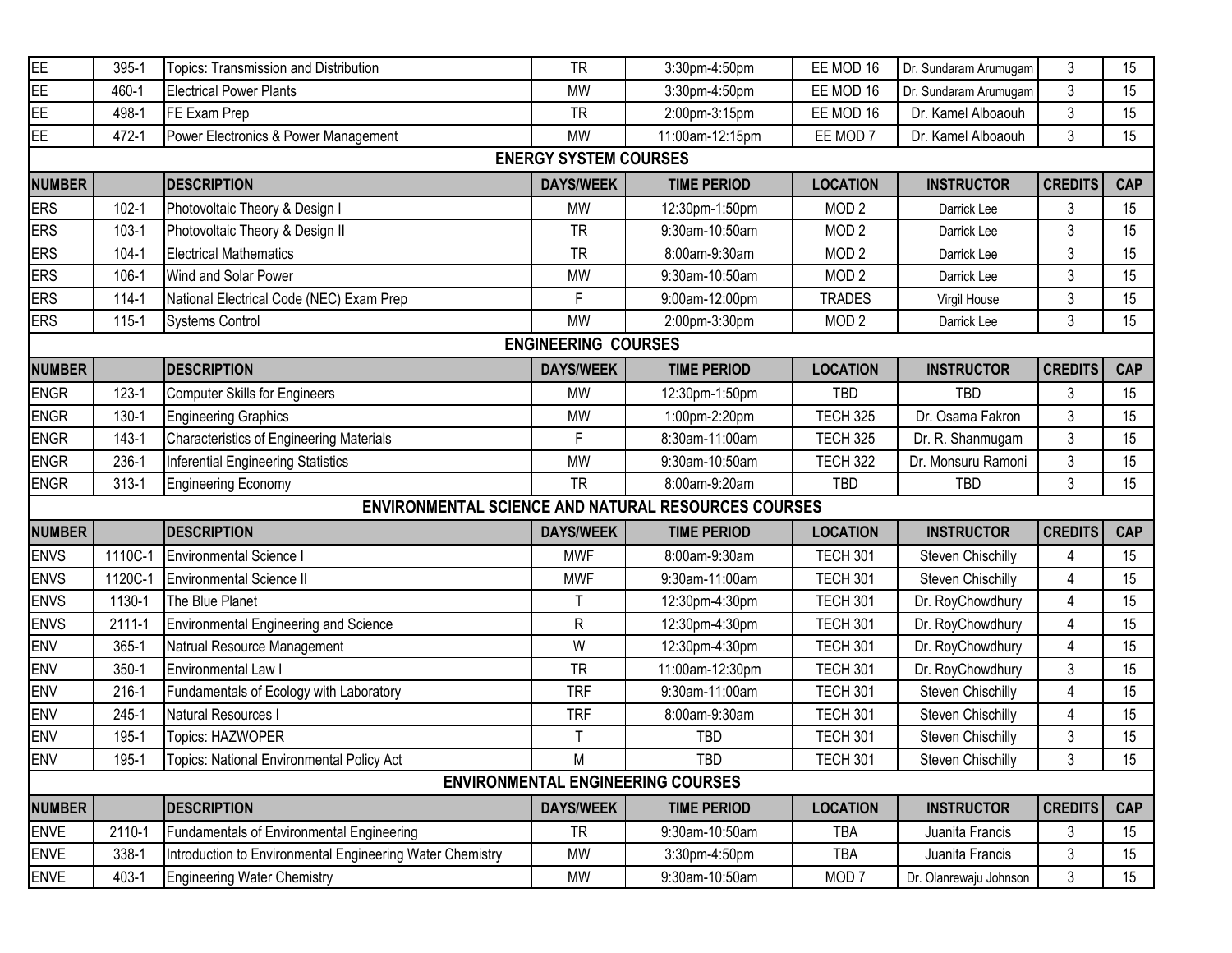| <b>ENVE</b>   | 403-2     | Water & Waste System Design                             | <b>MW</b>                             | 8:00am-9:20am                                    | <b>TBA</b>      | Juanita Francis        | 3              | 15         |
|---------------|-----------|---------------------------------------------------------|---------------------------------------|--------------------------------------------------|-----------------|------------------------|----------------|------------|
| <b>ENVE</b>   | 481-1     | Hazardous Waste Management and Risk Assessment          | <b>TR</b>                             | 11:00am-12:20pm                                  | <b>TBA</b>      | Dr. Olanrewaju Johnson | 3              | 15         |
| <b>ENVE</b>   | 455-1     | Fate & Transport Processes in Environmental Engineering | <b>TR</b>                             | 9:30am-10:50am                                   | <b>TBA</b>      | Dr. Olanrewaju Johnson | 3              | 15         |
|               |           |                                                         |                                       | <b>GEOGRAPHIC INFORMATION TECHNOLOGY COURSES</b> |                 |                        |                |            |
| <b>NUMBER</b> |           | <b>IDESCRIPTION</b>                                     | <b>DAYS/WEEK</b>                      | <b>TIME PERIOD</b>                               | <b>LOCATION</b> | <b>INSTRUCTOR</b>      | <b>CREDITS</b> | <b>CAP</b> |
| GIT           | $105 - 1$ | Fundamentals of Cartography                             | <b>TR</b>                             | 8:00am-9:30am                                    | <b>TECH 325</b> | Dr. Nsalambi Nkongolo  | 3              | 15         |
| GIT           | $110-1$   | Geographic Information Systems I                        | <b>MW</b>                             | 9:30am-10:50am                                   | <b>TECH 325</b> | Dr. Nsalambi Nkongolo  | $\mathfrak{Z}$ | 15         |
| GIT           | $111 - 1$ | Geographic Information Systems II                       | <b>TR</b>                             | 2:00pm-3:30pm                                    | <b>TECH 325</b> | Dr. Nsalambi Nkongolo  | 3              | 15         |
| GIT           | $202 - 1$ | <b>Remote Sensing</b>                                   | <b>TR</b>                             | 11:00am-12:30pm                                  | <b>TECH 325</b> | Dr. Nsalambi Nkongolo  | 3              | 15         |
| GIT           | $210 - 1$ | Service Learning Projet                                 | F                                     | 11:00am-12:00pm                                  | <b>TECH 325</b> | Dr. Nsalambi Nkongolo  | $\mathfrak{Z}$ | 15         |
| GIT           | $220-1$   | Database Query                                          | <b>MW</b>                             | 3:30pm-4:50pm                                    | <b>TECH 325</b> | Dr. Nsalambi Nkongolo  | 3              | 15         |
|               |           |                                                         | <b>INDUSTRIAL ENGINEERING COURSES</b> |                                                  |                 |                        |                |            |
| <b>NUMBER</b> |           | <b>DESCRIPTION</b>                                      | <b>DAYS/WEEK</b>                      | <b>TIME PERIOD</b>                               | <b>LOCATION</b> | <b>INSTRUCTOR</b>      | <b>CREDITS</b> | <b>CAP</b> |
| ΙE            | $223-1$   | Design and Manufacturing Processes I                    | <b>TR</b>                             | 11:00am-12:20pm                                  | <b>TECH 322</b> | Dr. Monsuru Ramoni     | 3              | 15         |
| ΙE            | $243-1$   | Strength of Materials                                   | <b>MW</b>                             | 3:30pm-4:50pm                                    | <b>TECH 325</b> | Dr. R. Shanmugam       | 3              | 15         |
| ΙE            | 380-1     | Project Management                                      | <b>MW</b>                             | 8:00am-9:20am                                    | <b>TBD</b>      | <b>TBD</b>             | 3              | 15         |
| ΙE            | 413-1     | <b>Quality Control</b>                                  | <b>MW</b>                             | 9:30pm-10:50pm                                   | <b>TECH 322</b> | Dr. Monsuru Ramoni     | 3              | 15         |
| ΙE            | 423-1     | Capstone I                                              | <b>TR</b>                             | 1:00pm-2:20pm                                    | <b>TECH 322</b> | Dr. Monsuru Ramoni     | 3              | 15         |
| ΙE            | 433-1     | Metrology and Instrumentation                           | <b>MW</b>                             | 11:00am-12:20pm                                  | <b>TECH 322</b> | Dr. Monsuru Ramoni     | 3              | 15         |
| ΙE            | 453-1     | Engineering Optimization                                | <b>MW</b>                             | 3:30pm-4:50pm                                    | <b>TECH 322</b> | Dr. Monsuru Ramoni     | 3              | 15         |
| ΙE            | 483-1     | <b>Additive Manufacturing</b>                           | <b>MW</b>                             | 11:00am-12:20pm                                  | <b>TBA</b>      | Dr. Osama Fakron       | 3              | 15         |
| ΙE            | 484-1     | Computer Aided Manufacturing                            | <b>TR</b>                             | 8:00am-9:20am                                    | <b>TBA</b>      | Dr. Osama Fakron       | 3              | 15         |
|               |           |                                                         |                                       | <b>INFORMATION TECHNOLOGY COURSES</b>            |                 |                        |                |            |
| <b>NUMBER</b> |           | <b>DESCRIPTION</b>                                      | <b>DAYS/WEEK</b>                      | <b>TIME PERIOD</b>                               | <b>LOCATION</b> | <b>INSTRUCTOR</b>      | <b>CREDITS</b> | <b>CAP</b> |
|               | $105 - 1$ | Introduction to Programming                             | <b>MW</b>                             | 9:30am-10:50am                                   | IT 116          | Sumanthi Ragavanantham | 3              | 15         |
|               | $218-1$   | Algorithms & Data Structures                            | F                                     | 2:00pm-5:00pm                                    | IT 116          | Sumanthi Ragavanantham | 3              | 15         |
|               | $220 - 1$ | Database Design                                         | <b>TR</b>                             | 9:30pm-10:50am                                   | IT 116          | Sumanthi Ragavanantham | 3              | 15         |
|               | $315 - 1$ | Multicore Programming                                   | <b>MW</b>                             | 2:00pm-3:20pm                                    | IT 116          | Sumanthi Ragavanantham | 3              | 15         |
|               | 332-1     | Network Security                                        | <b>TR</b>                             | 2:00pm-3:20pm                                    | IT 116          | Sumanthi Ragavanantham | 4              | 15         |
|               | 472A-1    | Web App Development                                     | F                                     | 9:30am-12:30pm                                   | IT 116          | Sumanthi Ragavanantham | 3              | 15         |
|               |           |                                                         | <b>LAW COURSES</b>                    |                                                  |                 |                        |                |            |
| <b>NUMBER</b> |           | <b>DESCRIPTION</b>                                      | <b>DAYS/WEEK</b>                      | <b>TIME PERIOD</b>                               | <b>LOCATION</b> | <b>INSTRUCTOR</b>      | <b>CREDITS</b> | <b>CAP</b> |
| <b>BUSA</b>   | 2420-1    | <b>Tribal Law</b>                                       | <b>MW</b>                             | 9:00am-10:30am                                   | LAW BLDG        | Robert Yazzie, J.D.    | 3              | 15         |
| CJUS          | 1110-1    | Introduction to Criminal Justice                        | <b>MW</b>                             | 10:30pm-12:30pm                                  | <b>LAW BLDG</b> | Robert Yazzie, J.D.    | 3              | 15         |
| LAW           | $103-1$   | <b>Criminal Law</b>                                     | $\mathsf{T}$                          | 9:00am-12:00pm                                   | <b>LAW BLDG</b> | Robert Yazzie, J.D.    | 3              | 15         |
|               |           |                                                         |                                       |                                                  |                 |                        |                |            |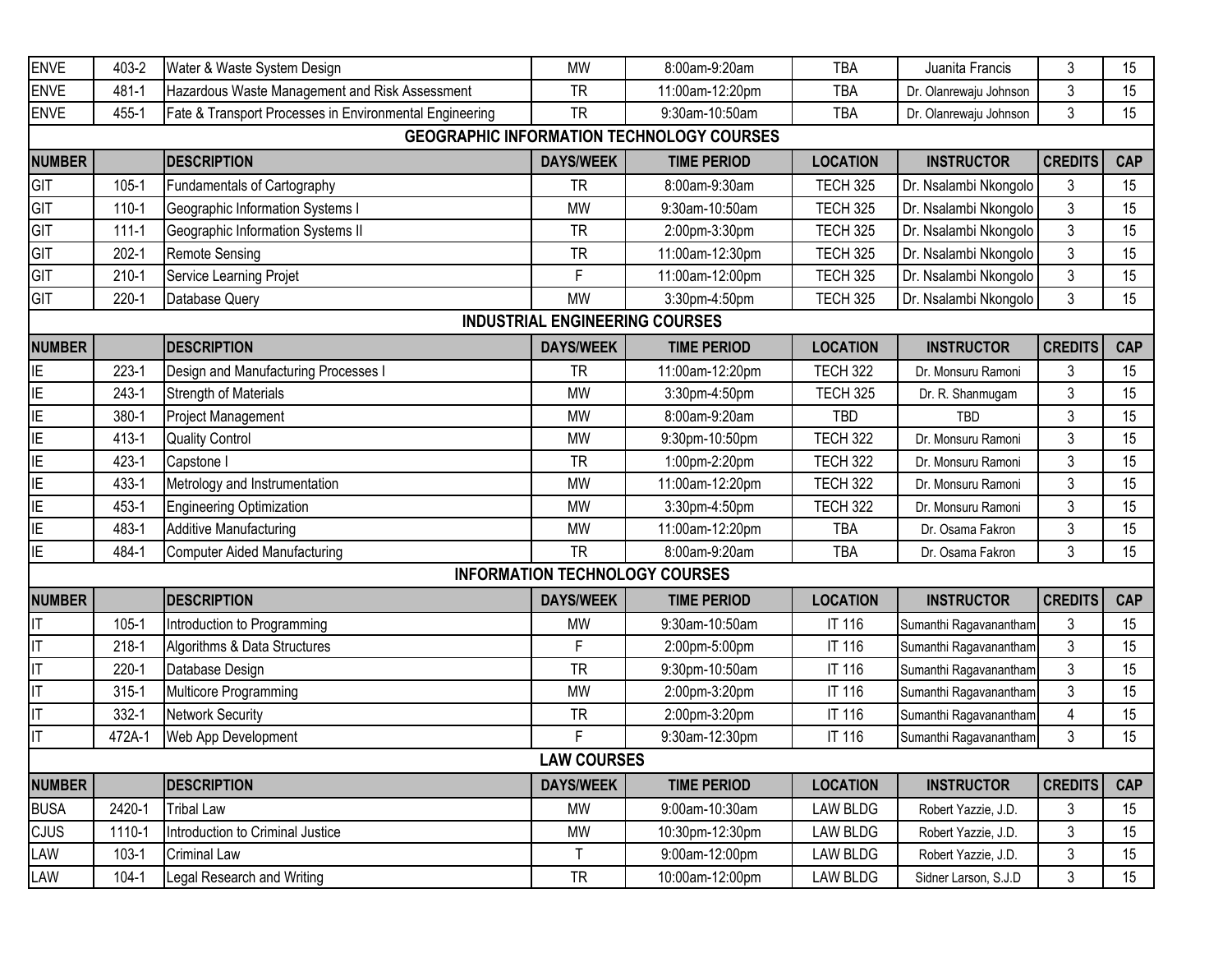| LAW           | $112 - 1$ | Evidence                                                      | $\mathsf{T}$           | 1:30pm-4:30pm                         | <b>LAW BLDG</b>      | Robert Yazzie, J.D.  | 3              | 15         |
|---------------|-----------|---------------------------------------------------------------|------------------------|---------------------------------------|----------------------|----------------------|----------------|------------|
| LAW           | $201 - 1$ | <b>Consumer Law</b>                                           | <b>MW</b>              | 10:00am-12:00pm                       | <b>LAW BLDG</b>      | Sidner Larson, S.J.D | $\mathfrak{Z}$ | 15         |
| LAW           | $202 - 1$ | Procedure in Criminal and in Civil Cases                      | <b>TR</b>              | 1:00pm-3:00pm                         | <b>LAW BLDG</b>      | Sidner Larson, S.J.D | $\mathfrak{Z}$ | 15         |
| LAW           | $203-1$   | <b>Business Law</b>                                           | <b>MW</b>              | 1:00pm-3:00pm                         | <b>LAW BLDG</b>      | Sidner Larson, S.J.D | 3              | 15         |
| LAW           | $221 - 1$ | Law Advocate Internship                                       | W                      | 1:30pm-4:30pm                         | <b>LAW BLDG</b>      | Robert Yazzie, J.D.  | 3              | 15         |
| LAW           | $225 - 1$ | Navajo Nation Bar Review                                      | M                      | 1:30pm-4:30pm                         | <b>LAW BLDG</b>      | Robert Yazzie, J.D.  | $\mathfrak{Z}$ | 15         |
|               |           |                                                               |                        | <b>MECHANICAL ENGINEERING COURSES</b> |                      |                      |                |            |
| <b>NUMBER</b> |           | <b>DESCRIPTION</b>                                            | <b>DAYS/WEEK</b>       | <b>TIME PERIOD</b>                    | <b>LOCATION</b>      | <b>INSTRUCTOR</b>    | <b>CREDITS</b> | <b>CAP</b> |
| ME            | $331 - 1$ | <b>Kinematics of Machinery</b>                                | <b>TR</b>              | 3:30pm-4:50pm                         | <b>TECH 325</b>      | Dr. R. Shanmugam     | 3              | 15         |
| ME            | 345-1     | <b>Statics</b>                                                | <b>MW</b>              | 9:30am-10:50am                        | MOD <sub>7</sub>     | Anusuya Vellingiri   | 3              | 15         |
| <b>ME</b>     | 356-1     | Machine Design                                                | <b>MW</b>              | 8:00am-9:20am                         | <b>TECH 322</b>      | Dr. R. Shanmugam     | 3              | 15         |
| <b>ME</b>     | 407-1     | Finite Element Analysis                                       | <b>TR</b>              | 11:00am-12:20pm                       | <b>TECH 322</b>      | Dr. Osama Fakron     | 3              | 15         |
|               |           |                                                               | <b>NAVAJO COURSES</b>  |                                       |                      |                      |                |            |
| <b>NUMBER</b> |           | <b>DESCRIPTION</b>                                            | <b>DAYS/WEEK</b>       | <b>TIME PERIOD</b>                    | <b>LOCATION</b>      | <b>INSTRUCTOR</b>    | <b>CREDITS</b> | <b>CAP</b> |
| <b>NAVA</b>   | 1210-1    | Navajo Cultural Arts                                          | <b>TR</b>              | 11:00am-12:20pm                       | Hogan                | <b>Bonnie Yazzie</b> | 3              | 15         |
| <b>NAVA</b>   | 1310-1    | Navajo Rug Weaving I                                          | <b>MW</b>              | 11:00am-12:20pm                       | Hogan                | <b>Bonnie Yazzie</b> | $\mathfrak{Z}$ | 15         |
| <b>NAVA</b>   | 2210-1    | Navajo Culture                                                | <b>TR</b>              | 12:30pm-1:50pm                        | MOD 31               | Sharon Nelson        | 3              | 15         |
| <b>NAVA</b>   | 2220-1    | Navajo History                                                | <b>MW</b>              | 9:00am-10:20am                        | MOD 31               | Lupita Chicag        | $\mathfrak{Z}$ | 15         |
| <b>NAVA</b>   | 2230-1    | Navajo Government                                             | <b>MW</b>              | 11:00am-12:20pm                       | MOD 31               | Lupita Chicag        | $\mathfrak{Z}$ | 15         |
| <b>NAVA</b>   | 2240-1    | Dine Philosophy of Education                                  | <b>MW</b>              | 1:00pm-2:20pm                         | MOD 31               | Sharon Nelson        | $\mathfrak{Z}$ | 15         |
| <b>NAV</b>    | $301 - 1$ | Intermediate Navajo Language (Conversation & Reading)         | <b>MW</b>              | 9:00am-10:50am                        | Hogan                | Sharon Nelson        | 3              | 15         |
| <b>NAV</b>    | $321 - 1$ | Global Indigenous Leadership                                  | <b>MW</b>              | 9:00am-10:20am                        | Hogan                | Dr. Wesley Thomas    | 3              | 15         |
| <b>NAV</b>    | 401-1     | Advanced Navajo Language (Conversation & Reading)             | <b>TR</b>              | 9:00am-10:50am                        | MOD 31               | Sharon Nelson        | $\overline{4}$ | 15         |
| <b>NAV</b>    | $402 - 1$ | Advanced Navajo Language (Writing)                            | <b>TR</b>              | 2:30pm-4:20pm                         | MOD 31               | Sharon Nelson        | 4              | 15         |
| <b>NAV</b>    | 410-1     | Traditional Navajo Cultural Practice & Theory                 | <b>TR</b>              | 1:00pm-2:20pm                         | MOD 31               | <b>TBA</b>           | $\mathfrak{Z}$ | 15         |
| <b>NAV</b>    | $411 - 1$ | Cultural Revitalization: Problems, Solutions, & Possibilities | <b>TR</b>              | 11:00am-12:20pm                       | MOD 31               | <b>TBA</b>           | 3              | 15         |
| <b>NAV</b>    | 441-1     | Traditional Navajo Leadership                                 | <b>MW</b>              | 1:00pm-2:20pm                         | Hogan                | Dr. Wesley Thomas    | $\mathfrak{Z}$ | 15         |
| <b>NAV</b>    | 443-1     | Navajo Morals & Ethics                                        | <b>MW</b>              | 3:00pm-4:20pm                         | Hogan                | Dr. Wesley Thomas    | $\mathfrak{Z}$ | 15         |
| <b>NAV</b>    | 490B-1    | Researching Navajo (Senior Thesis)                            | <b>TR</b>              | 1:00pm-2:20pm                         | MOD 32               | Dr. Franklin Sage    | 3              | 15         |
|               |           |                                                               | <b>NURSING COURSES</b> |                                       |                      |                      |                |            |
| <b>NUMBER</b> |           | <b>DESCRIPTION</b>                                            | <b>DAYS/WEEK</b>       | <b>TIME PERIOD</b>                    | <b>LOCATION</b>      | <b>INSTRUCTOR</b>    | <b>CREDITS</b> | <b>CAP</b> |
| <b>NRS</b>    | $101 - 1$ | Nurse Assisting Theory and Lab                                | <b>TR</b>              | 9:30am-12:30pm                        | NRS <sub>1</sub>     | Rachel Pacheco       | 5              | 15         |
| <b>NRS</b>    | $101 - 2$ | Nurse Assisting Theory and Lab                                | <b>TR</b>              | 1:00pm-4:00pm                         | NRS <sub>1</sub>     | Rachel Pacheco       | 5              | 15         |
| <b>NRS</b>    | $102 - 1$ | Nurse Assisting Internship                                    | <b>FS</b>              | 7:00am-3:30pm                         | <b>Clinical Site</b> | Rachel Pacheco       | 1              | 15         |
| <b>NRS</b>    | $102 - 2$ | Nurse Assisting Internship                                    | <b>FS</b>              | 7:00am-3:30pm                         | <b>Clinical Site</b> | Rachel Pacheco       |                | 15         |
| <b>NRS</b>    | 1031-1    | <b>Medical Terminlogy</b>                                     | <b>TR</b>              | 5:00pm-6:30pm                         | NRS <sub>1</sub>     | Ronald Dancy         | 3              | 15         |